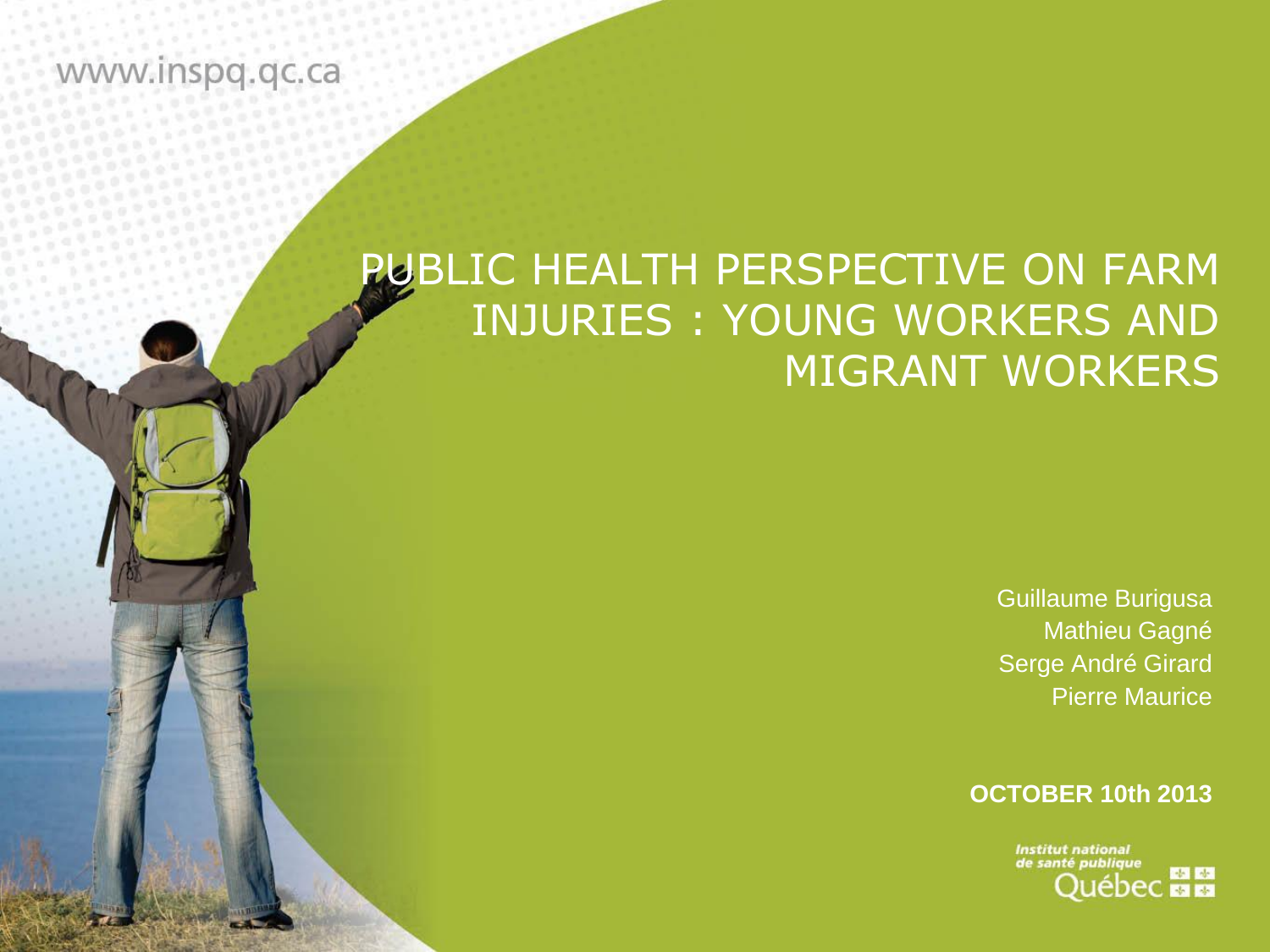# Plan

#### **Context**

- **The farm: a place where people live as well as work**
- **General content**
- **The public health approach**
- **Methodoloy**

#### **Scope of farm injuries of young workers and migrant workers**

- **Young workers**
- **Migrant workers**

#### **Solutions**

- **Young workers**
- **Migrant workers**

### **Recommendations**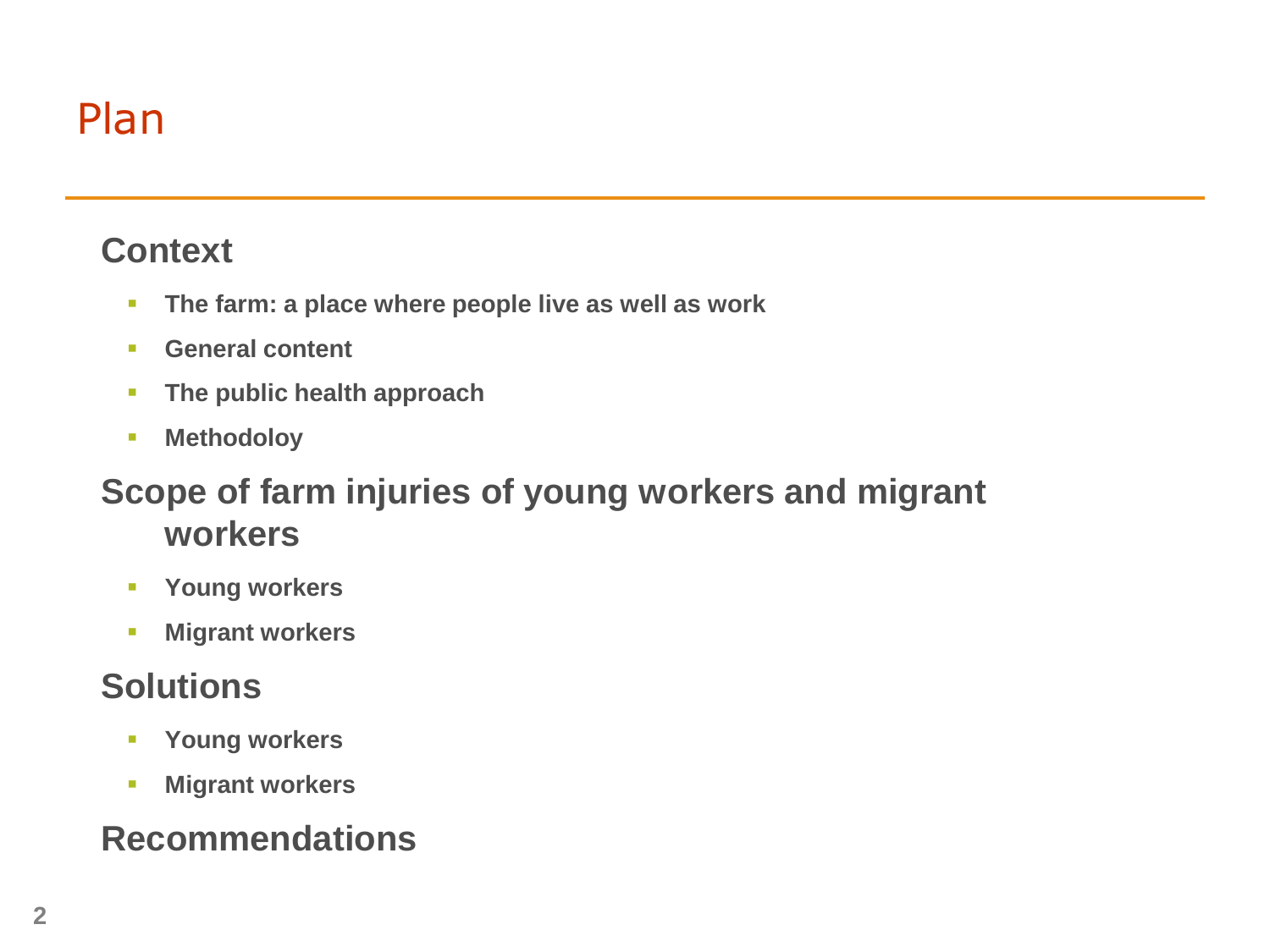# **Context**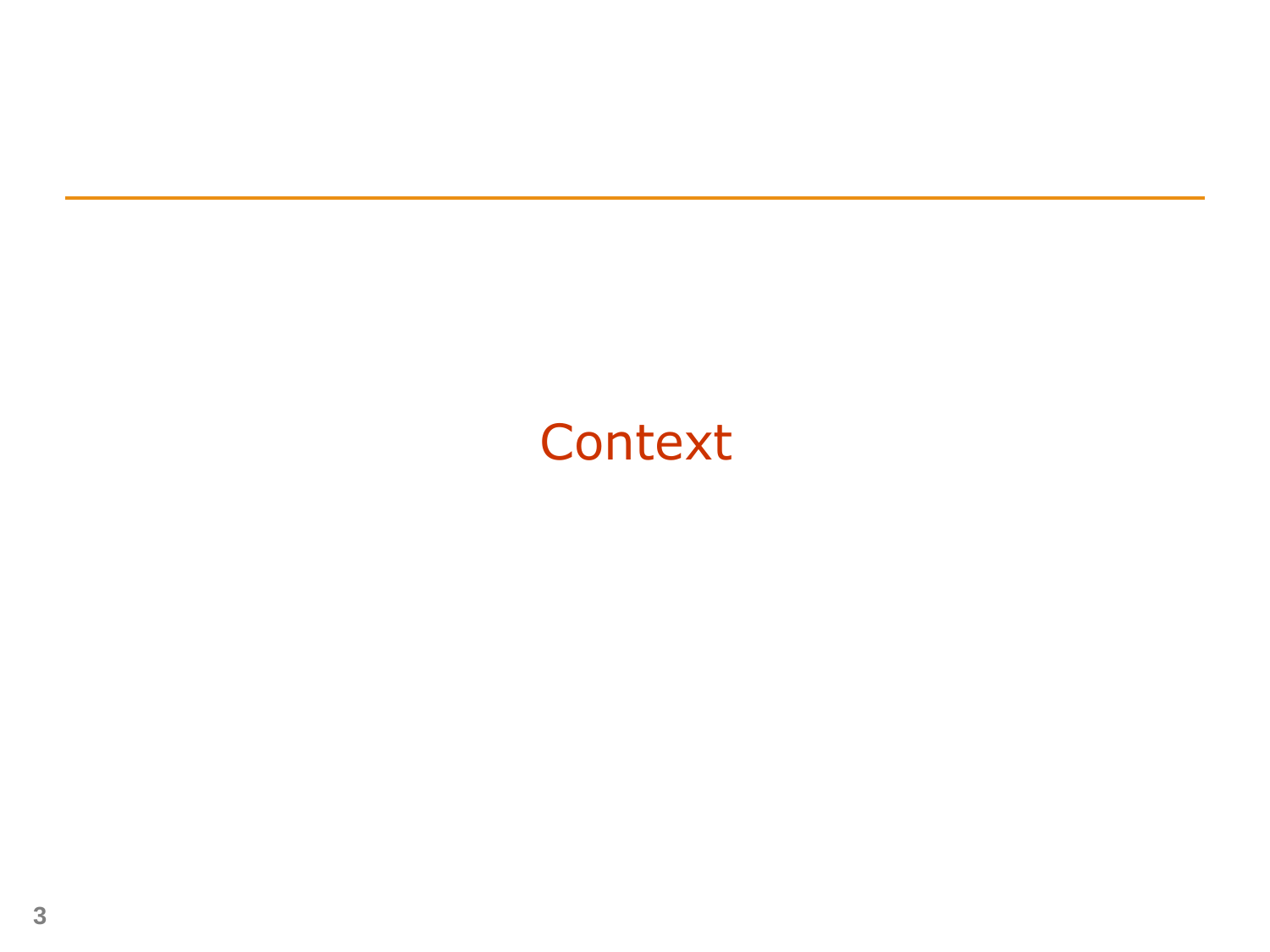# Farm as both workplace and home

- **Farming is among the most hazardous occupations**
- **Prevention Strategies implemented largely focus on workers (CSST)**
- **Farm is a place where people live as well as work**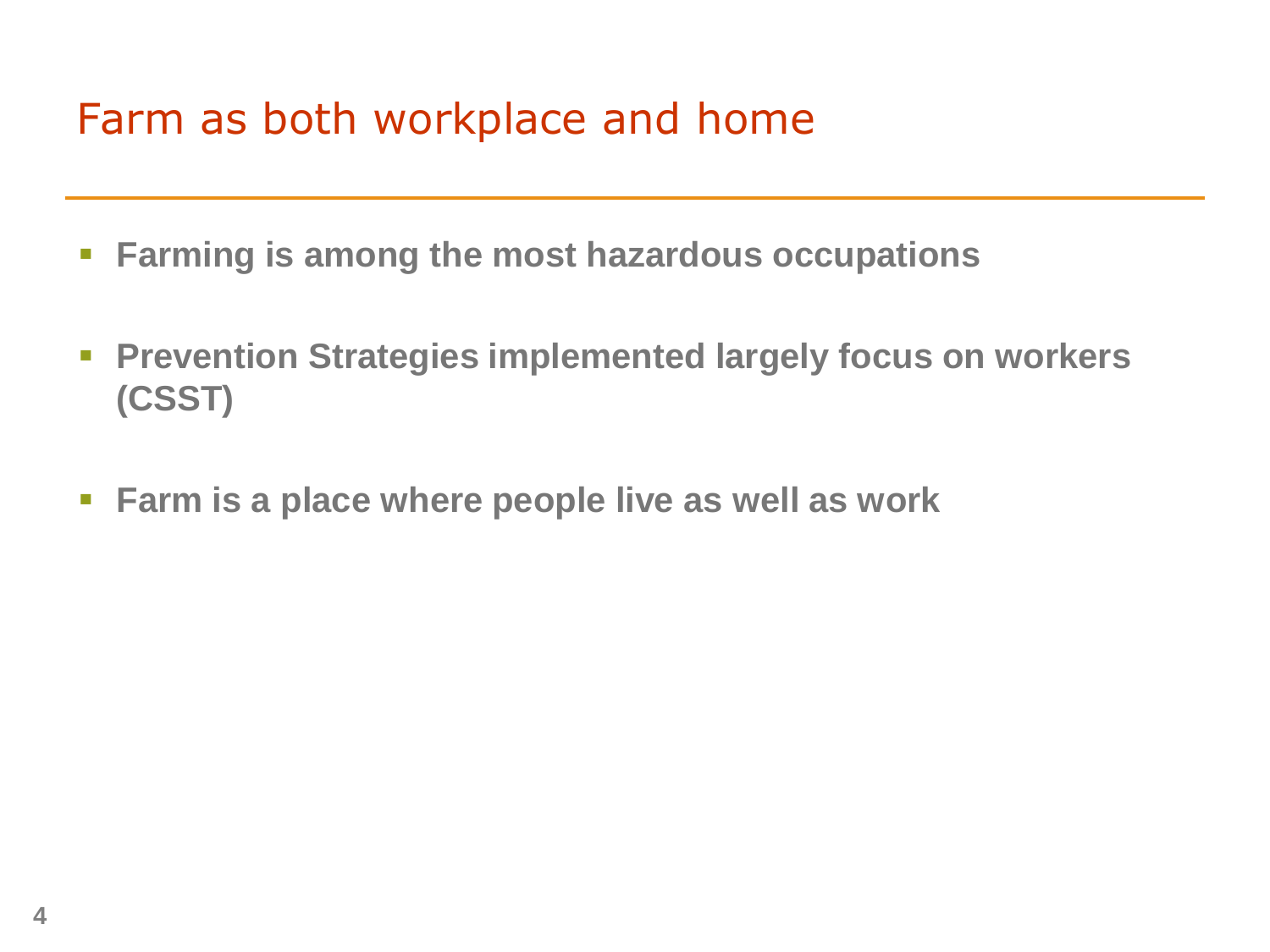### **Context**

**Section 54 of the Public Health Act**

**«Section 54 of the Public Health Act assigns the Minister of Health and Social Services the role of advisor to the government on public health issues »**

- **Revision of agro-food policy : an oppurtunity to contribute to the health of the population**
	- **Part of a series of reports on Public Policy (http://www.inspq.qc.ca/politiquespubliques/page/Collection-politiques-publiques-et-sante.aspx)**
	- **Brief submitted for public consultations on The green paper for a Québec agri-food policy**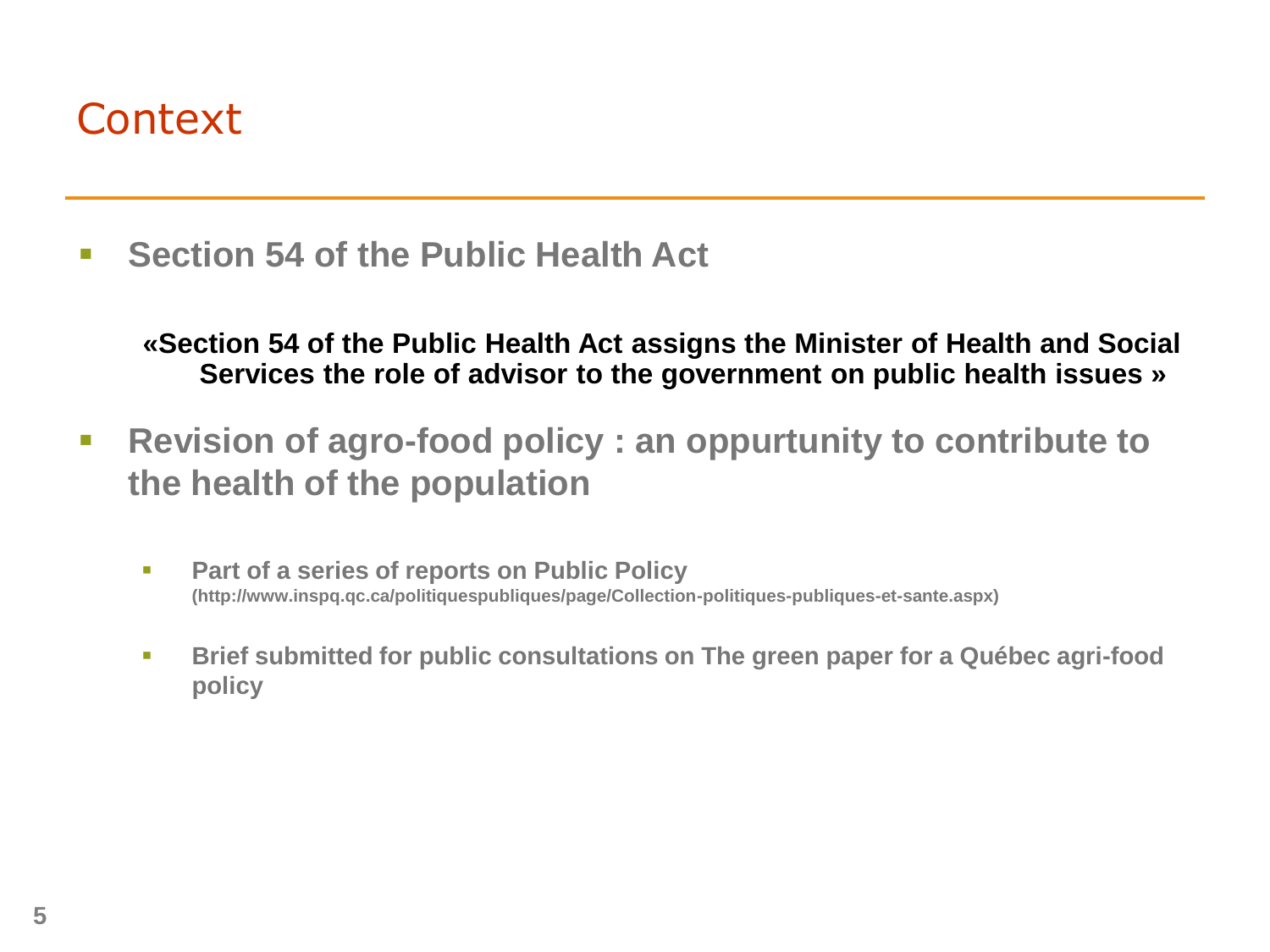# General content



**INSTITUT NATIONAL DE SANTÉ PUBLIQUE DU QUÉBEC** 

Avis de santé publique sur la prévention des traumatismes à la ferme au Québec



- **Social, economic and legal environments**
- **Scope and evolution of injuries**
- **Major risk factors and vulnerable groups**
- **Effective interventions and programs**
- **Recommendations to improve farm safety: target groups and specific problems**



Avis de santé publique sur la prévention des traumatismes à la ferme au Québec | Guillaume Burigusa | Serge-André Girard | Mathieu Gagné | Pierre Maurice |

Publication déposée sur le site le 21 octobre 2011 Éditeur(s) : Institut national de santé publique du Québec, 2011, 86 pages + annexes. **No INSPQ: 1302** ISBN imprimé: 978-2-550-62588-9 ISBN PDF: 978-2-550-62589-6

**http://www.inspq.qc.ca/publications/notice.asp?E=p&NumPublication=1302**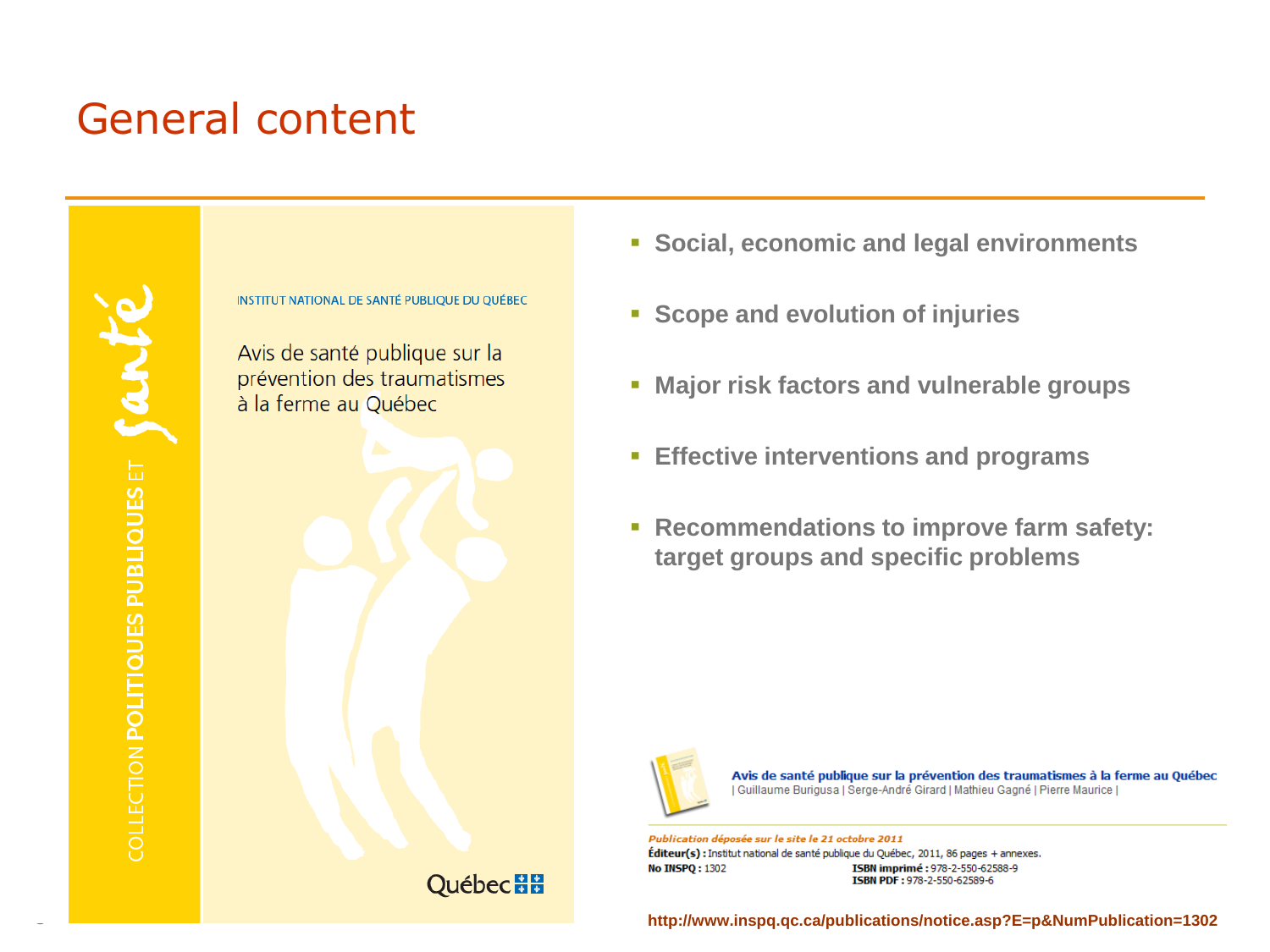# Public Health Approach to Injury Prevention

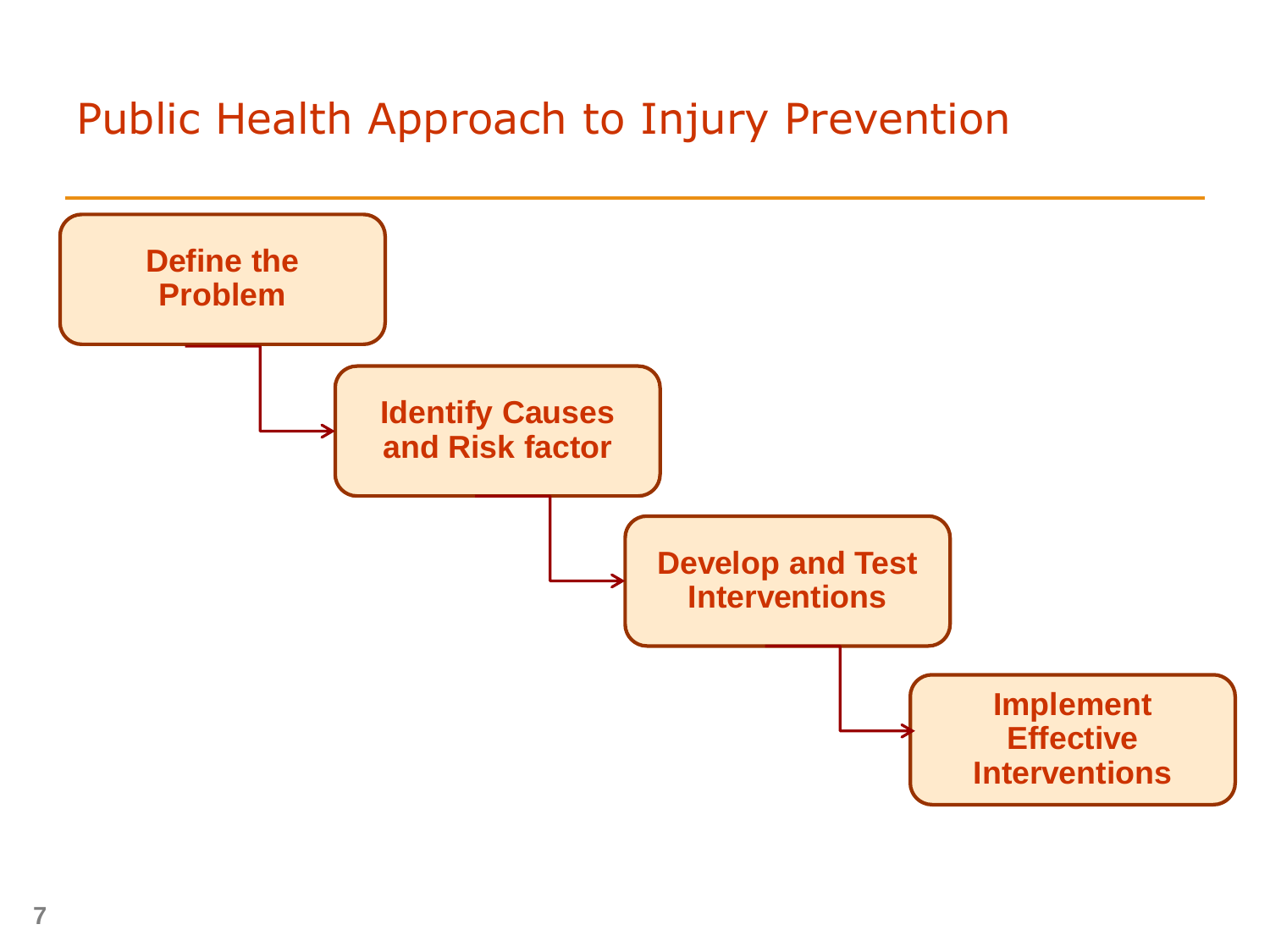# Public health approach(principles)

- **#1 Actions targeting various factors: human factors, technological factors, environmental factors (physical, economical and socio-legal)**
- **#2 Mixed strategies: Education, Engineering and Public Policy (laws and regulations)**
- **#3 Supports measures affecting the environment and technology rather than individual behavior**
	- **Difficulty in changing behavior, often temporary effect**
	- **Permanent solution that is on every one**
	- **Education is necessary but insufficient**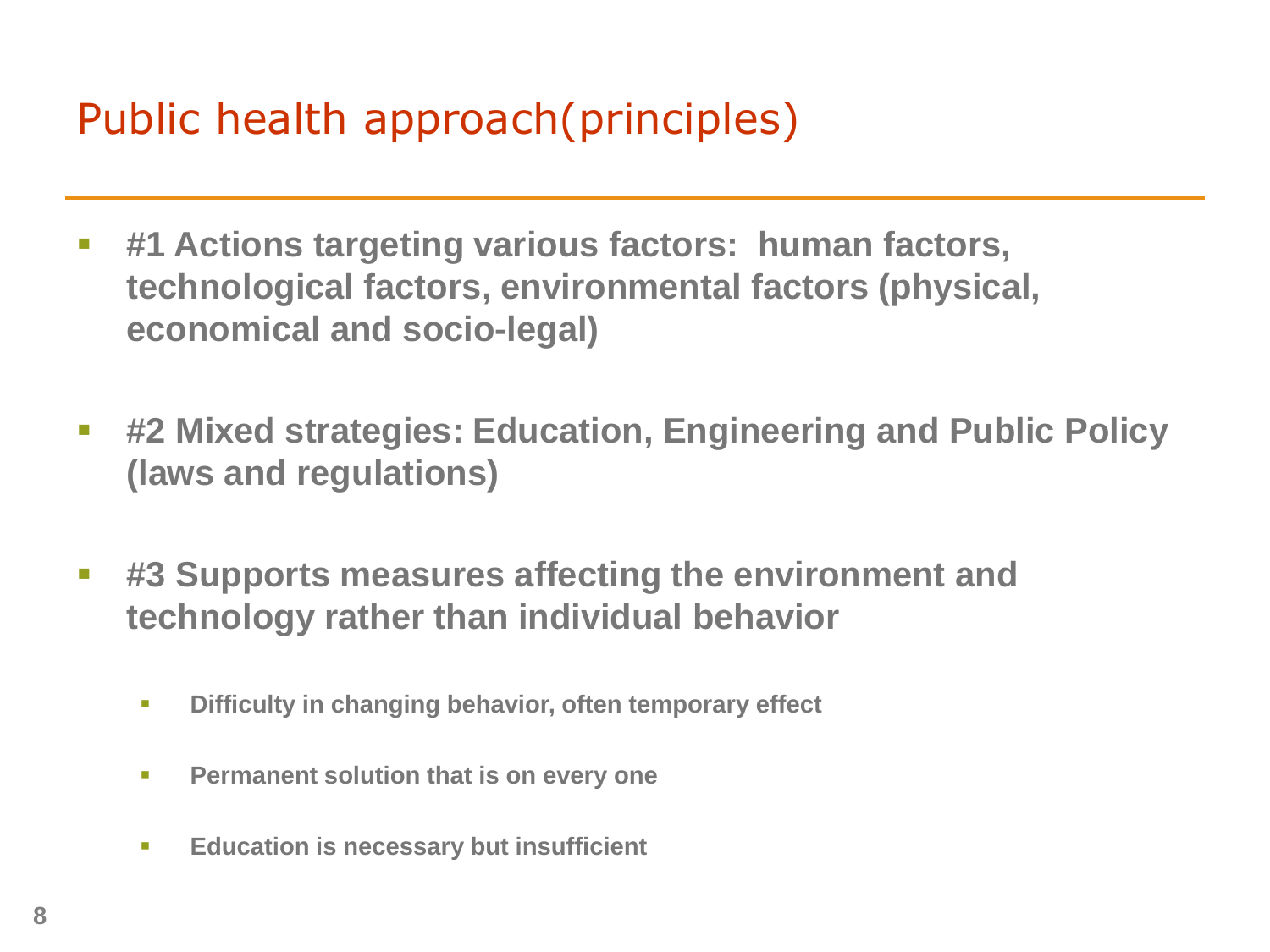# Methodology

- **Data Analysis**
- **Literature review**
- **Validation by a support committee**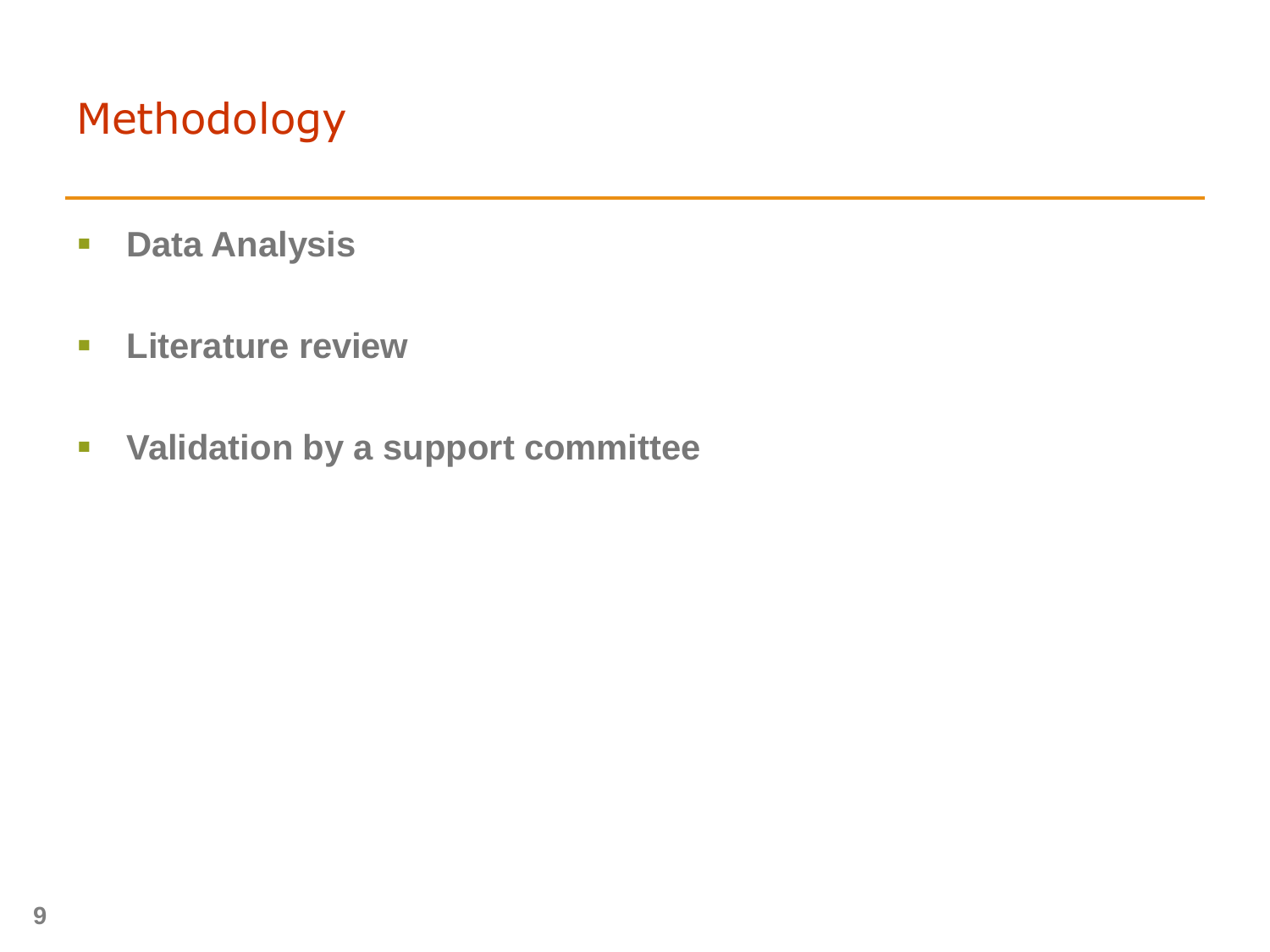# Scope of the problem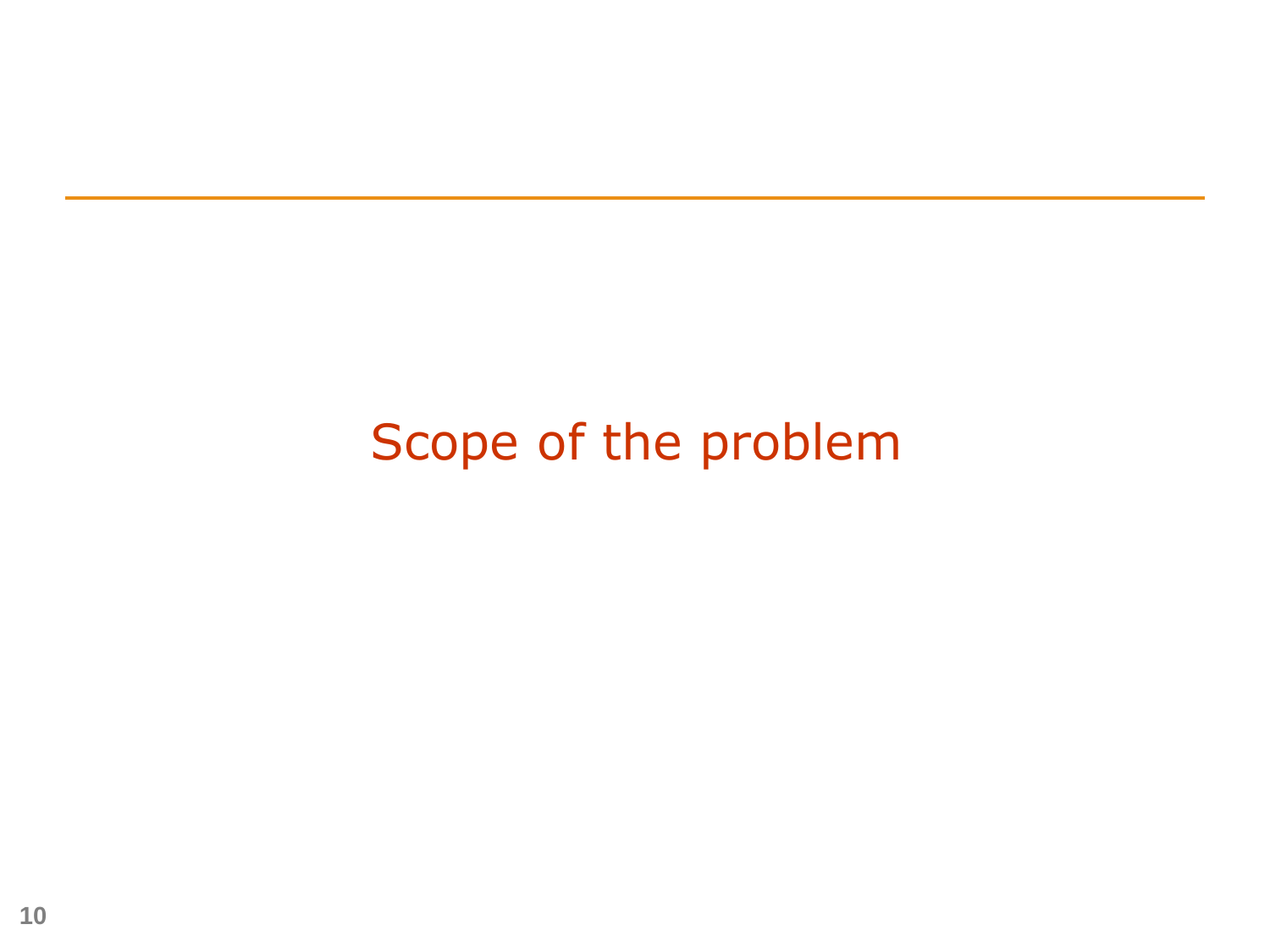#### **Death rates due to farm-related injuries, by age groups, with and without FTE Correction, Québec, 1994-2007**

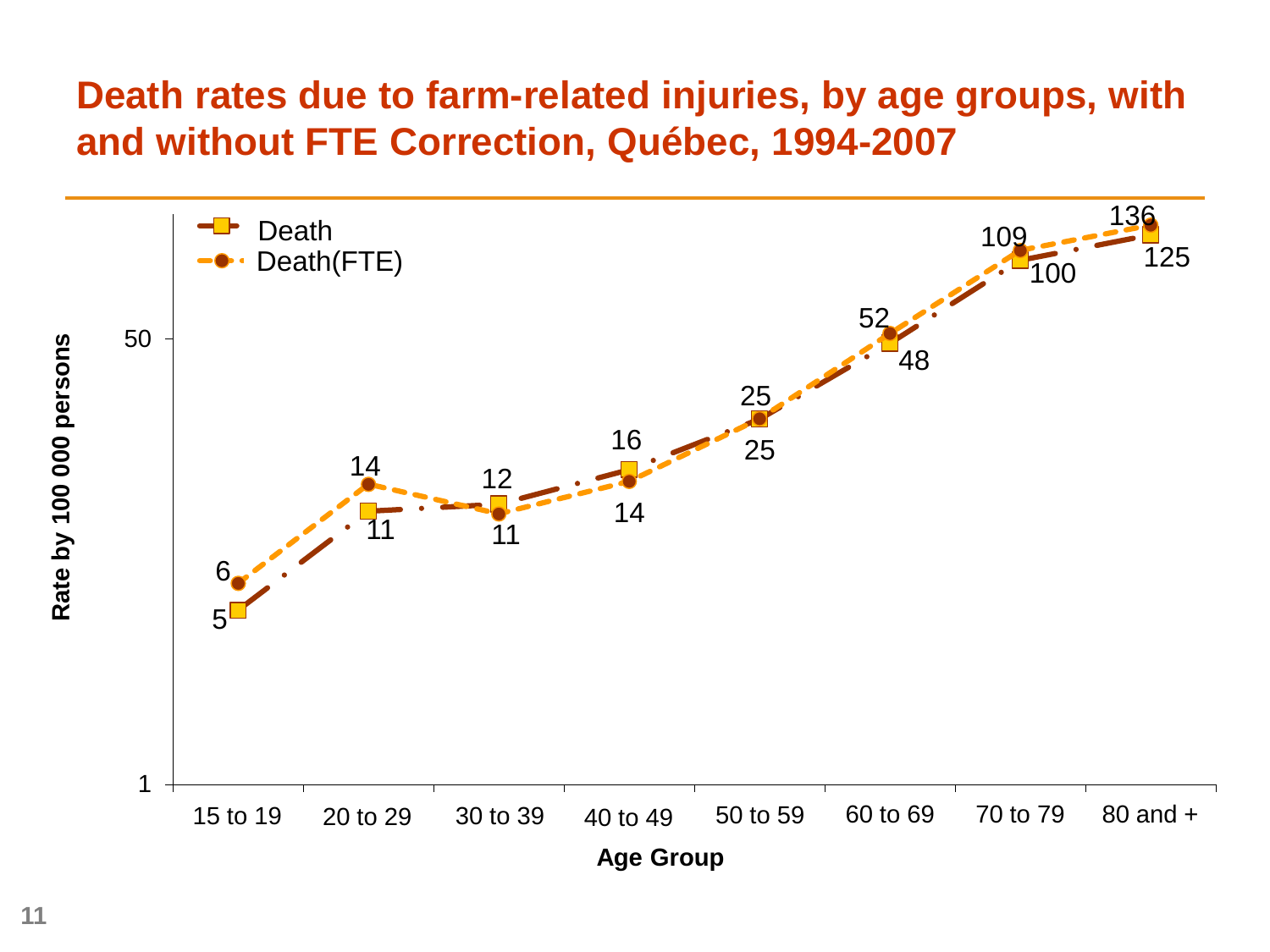### **Hospitalization rates due to farm-related injuries, by age groups, with and without FTE correction, Québec, 1994-2008**

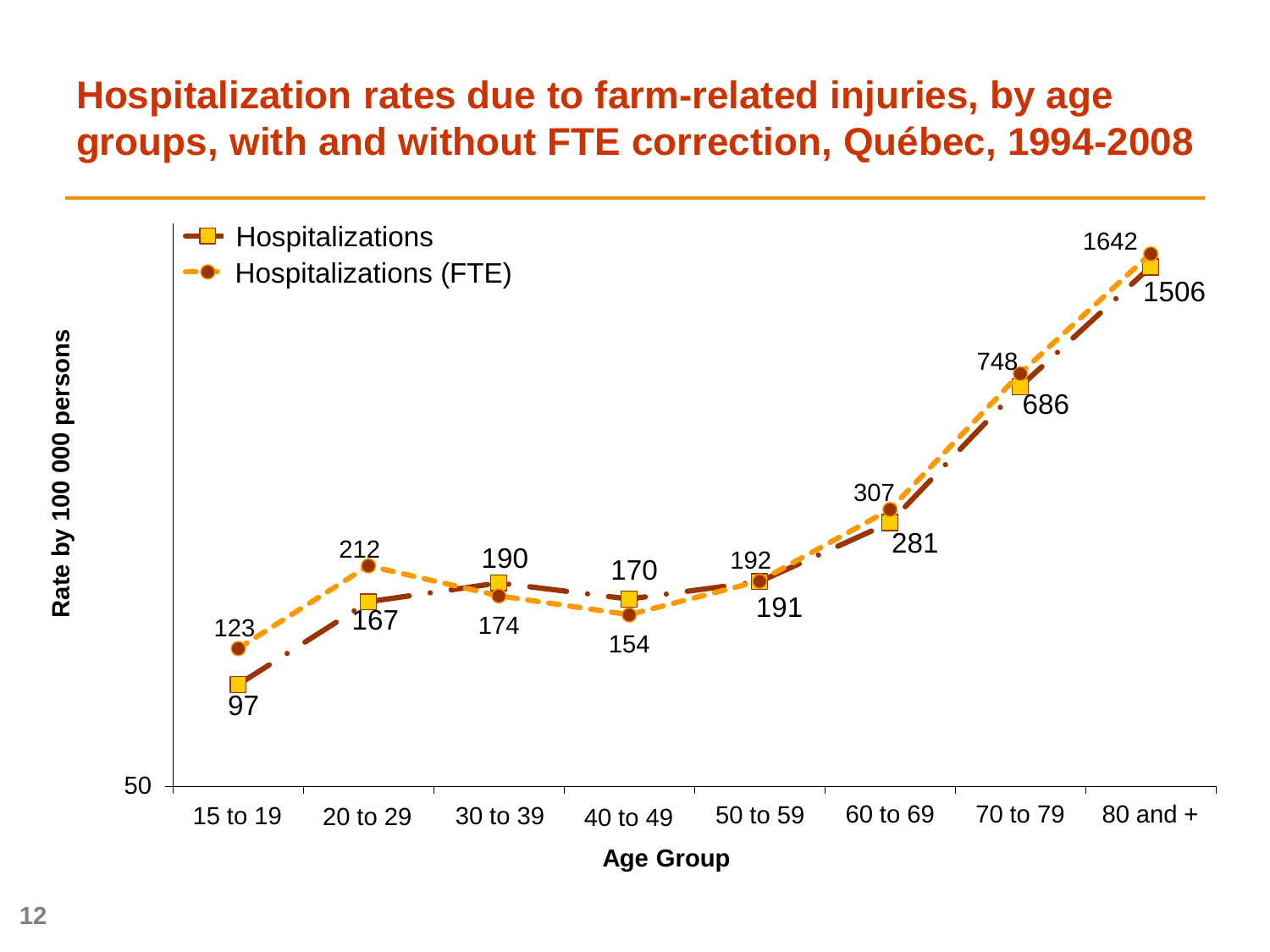### **Incidence rate of occupational injuries recognized by the CSST among farm workers, Quebec, 2006**

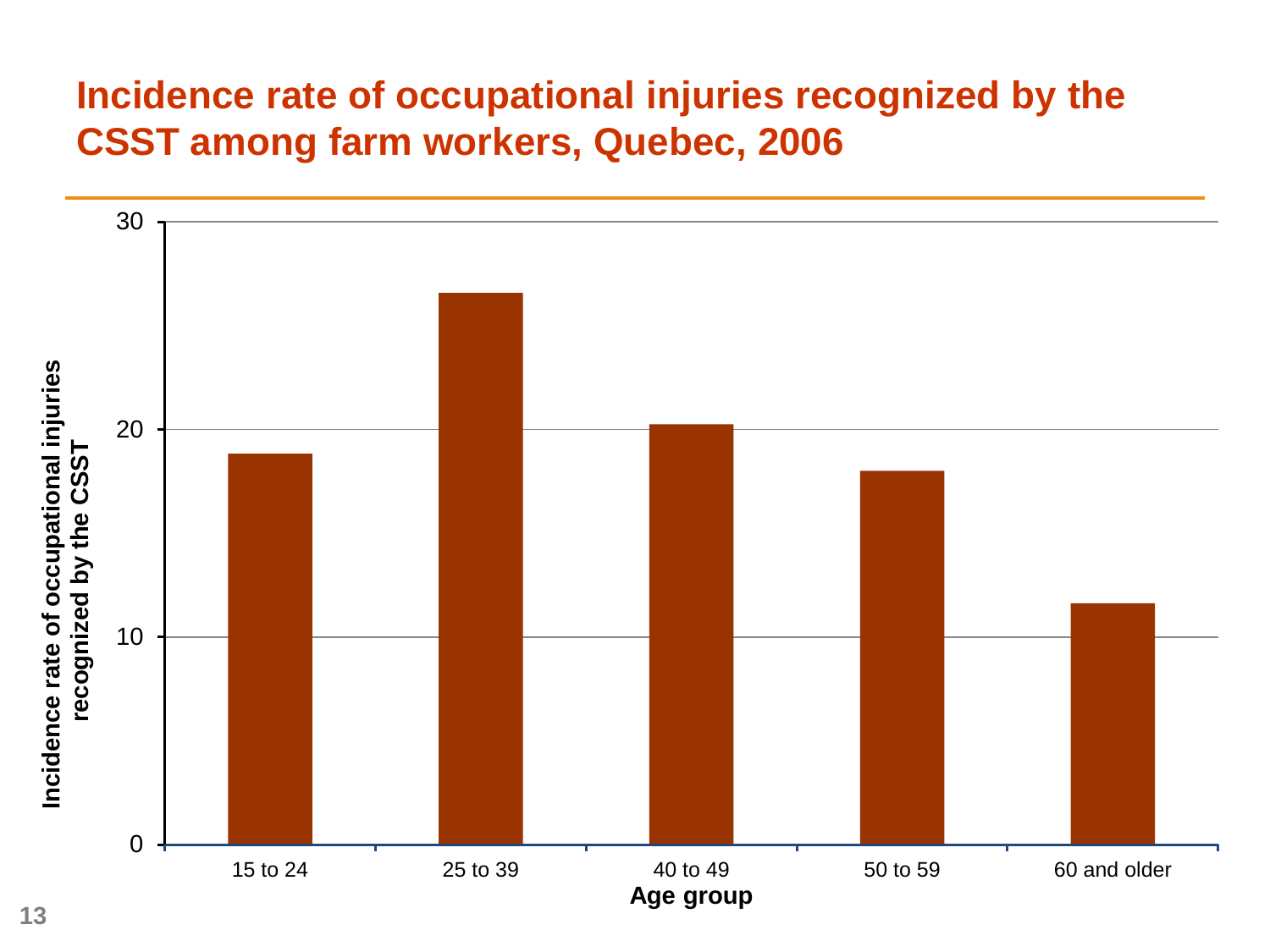### **Incidence rate of occupational injuries recognized by the CSST among farm workers, FTE correction, Quebec, 2006**

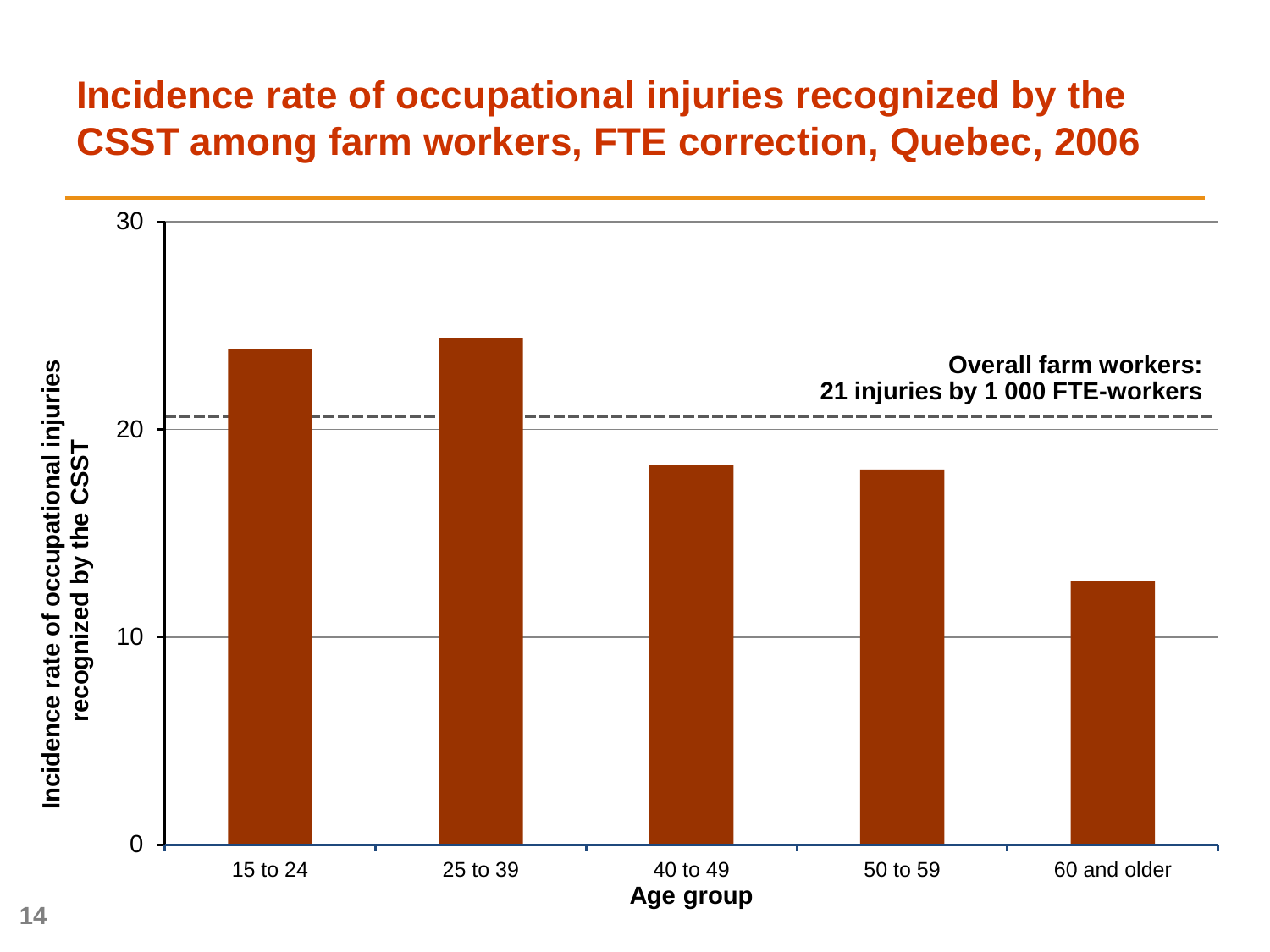### **Distribution of occupational injuries recognized by the CSST among farm workers, aged 15 to 24 years, Quebec, 2006**

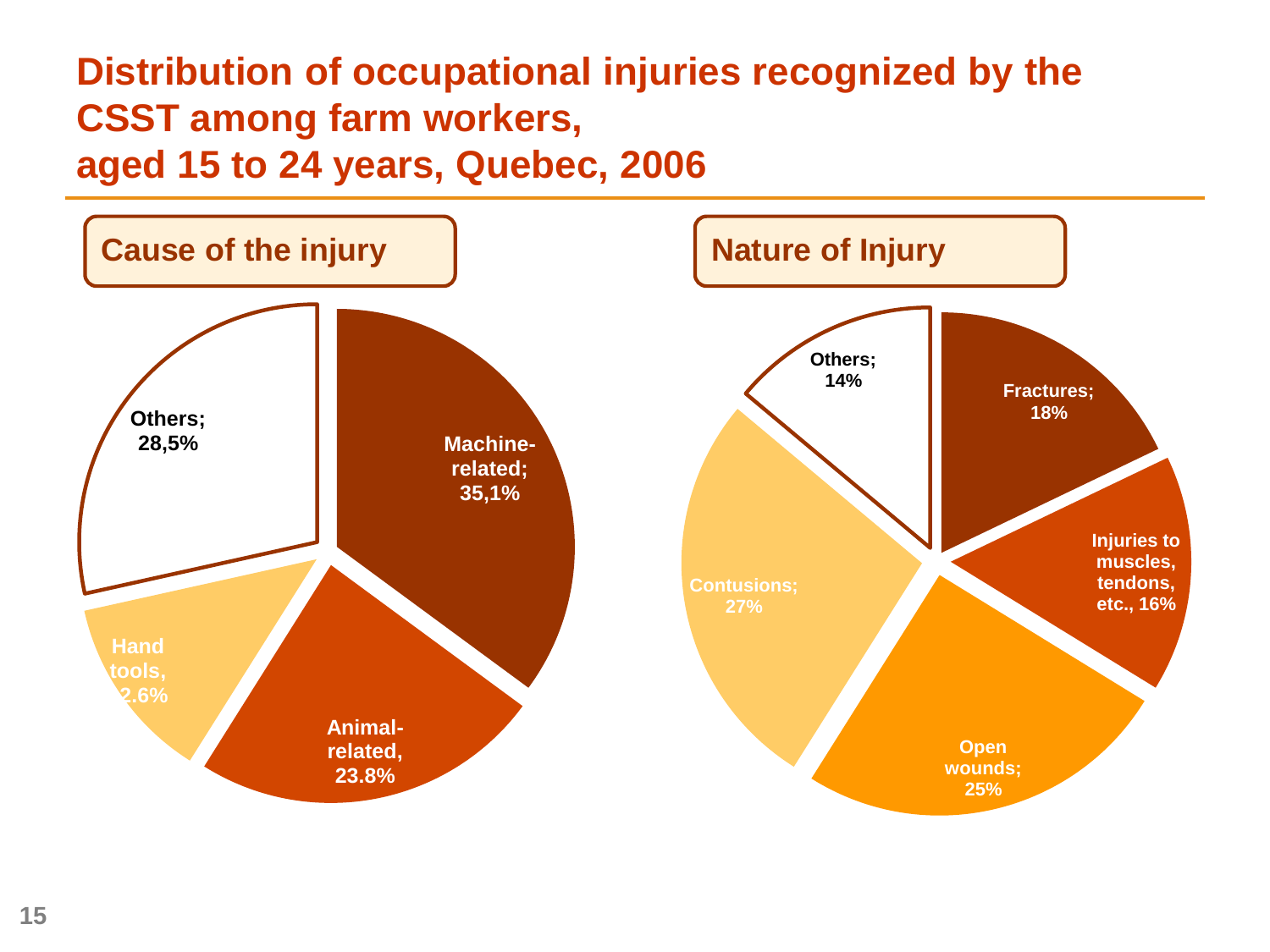### **Number of positions filled by temporary foreign workers in agriculture, Quebec, 2003-2012**



#### Rapport d'ACTIVITÉS 20

Fondation des Entreprises en Recrutement de Main-d'œuvre agricole Étrangère

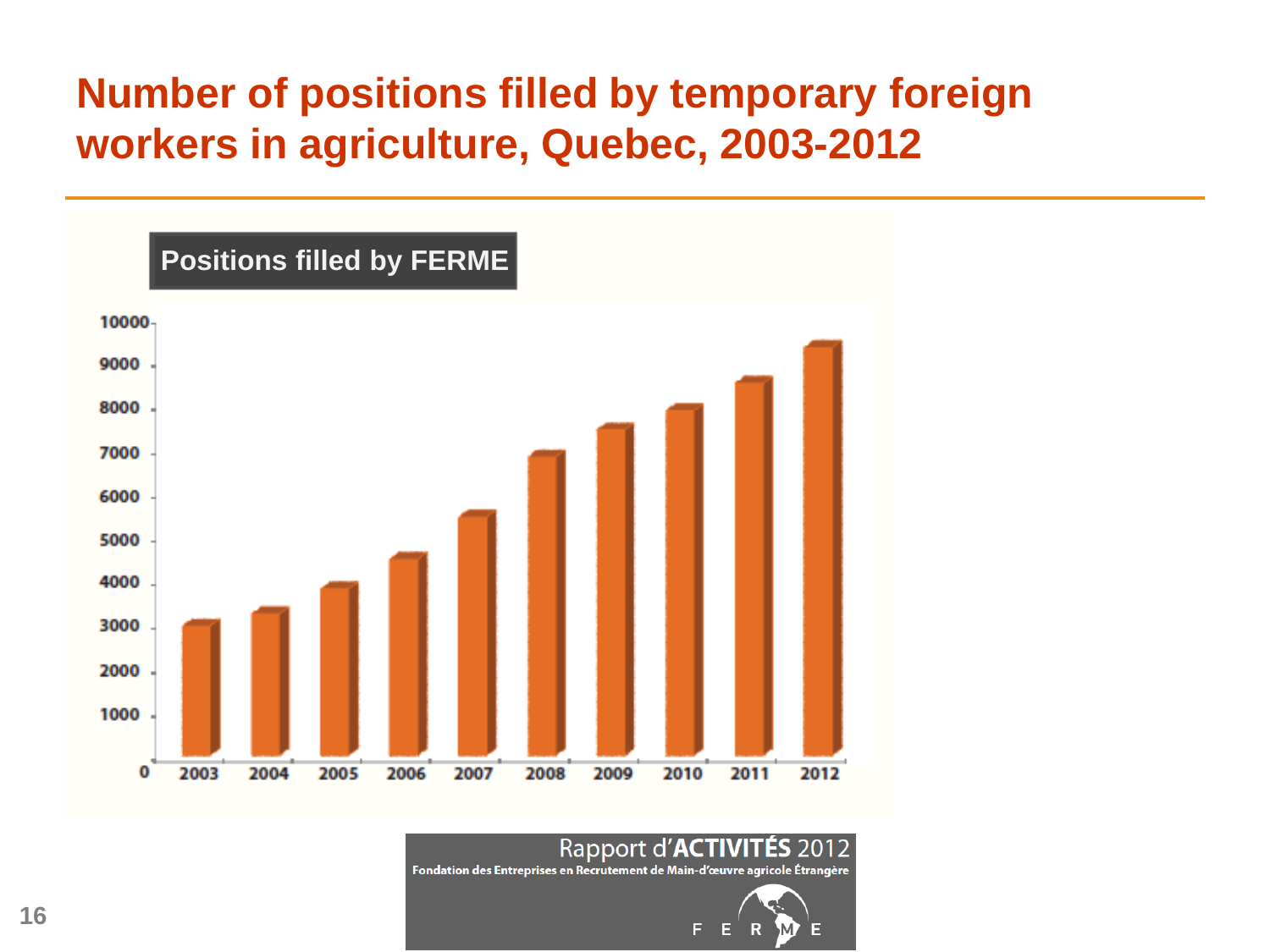#### **Incidence rate of occupational injuries recognized by the CSST among farm workers, Québec, 2006 (2010 estimation)**

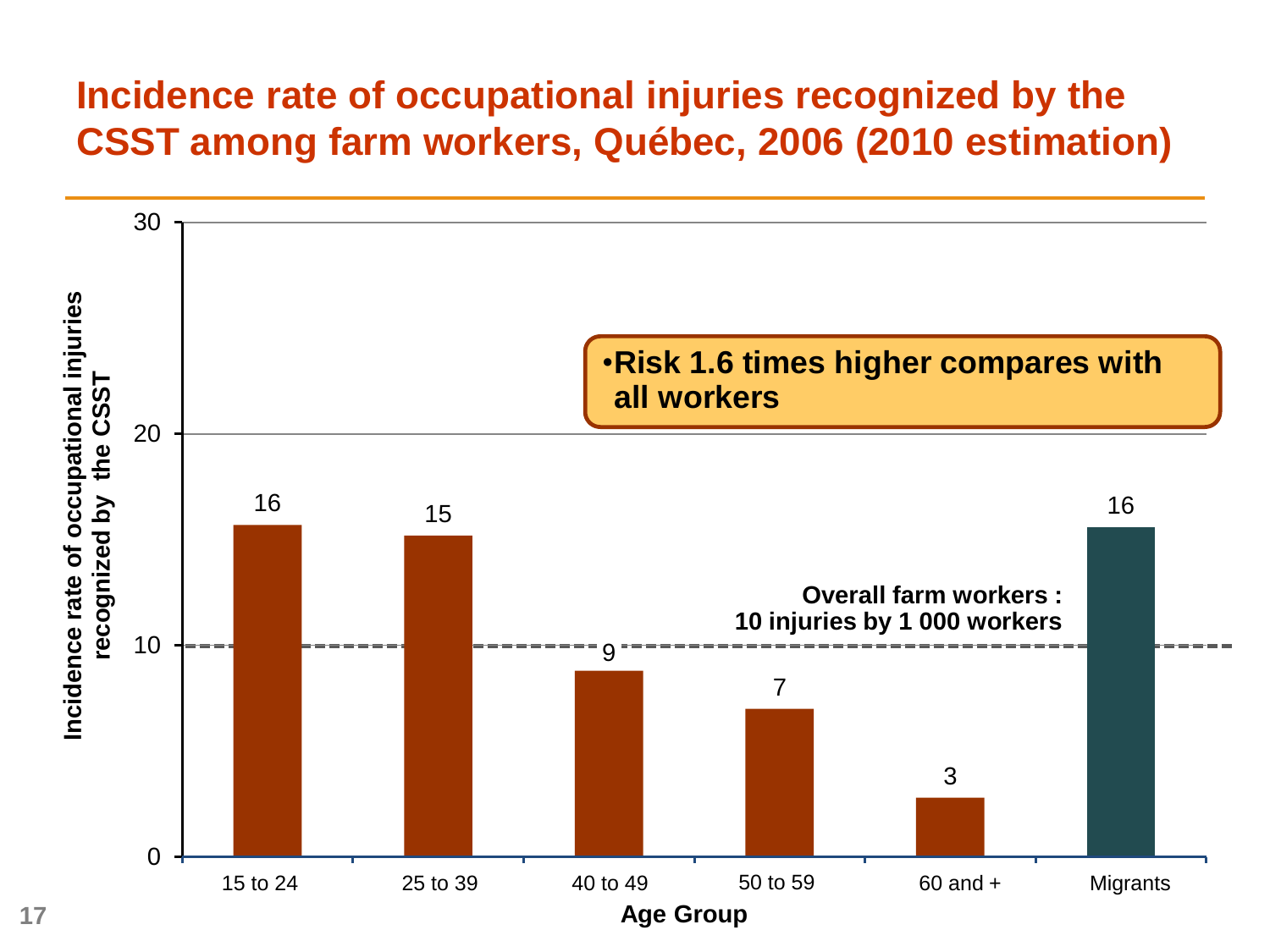#### **Incidence rate of occupational injuries recognized by the CSST among farm workers, Québec, 2006 (2013 estimation)**

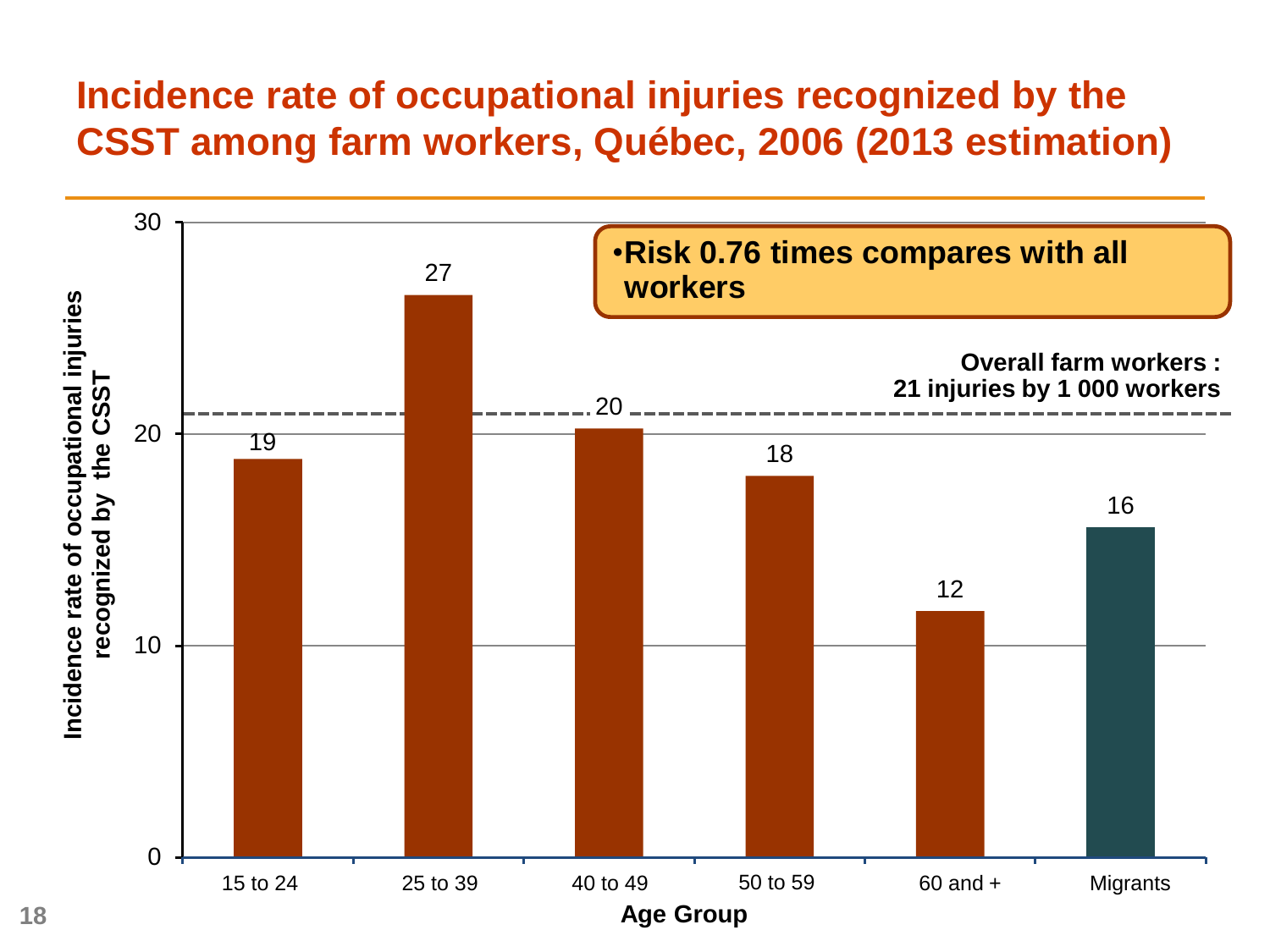### **Incidence rate of occupational injuries recognized by the CSST among farm workers, FTE correction, Québec, 2006 (2013 estimation)**

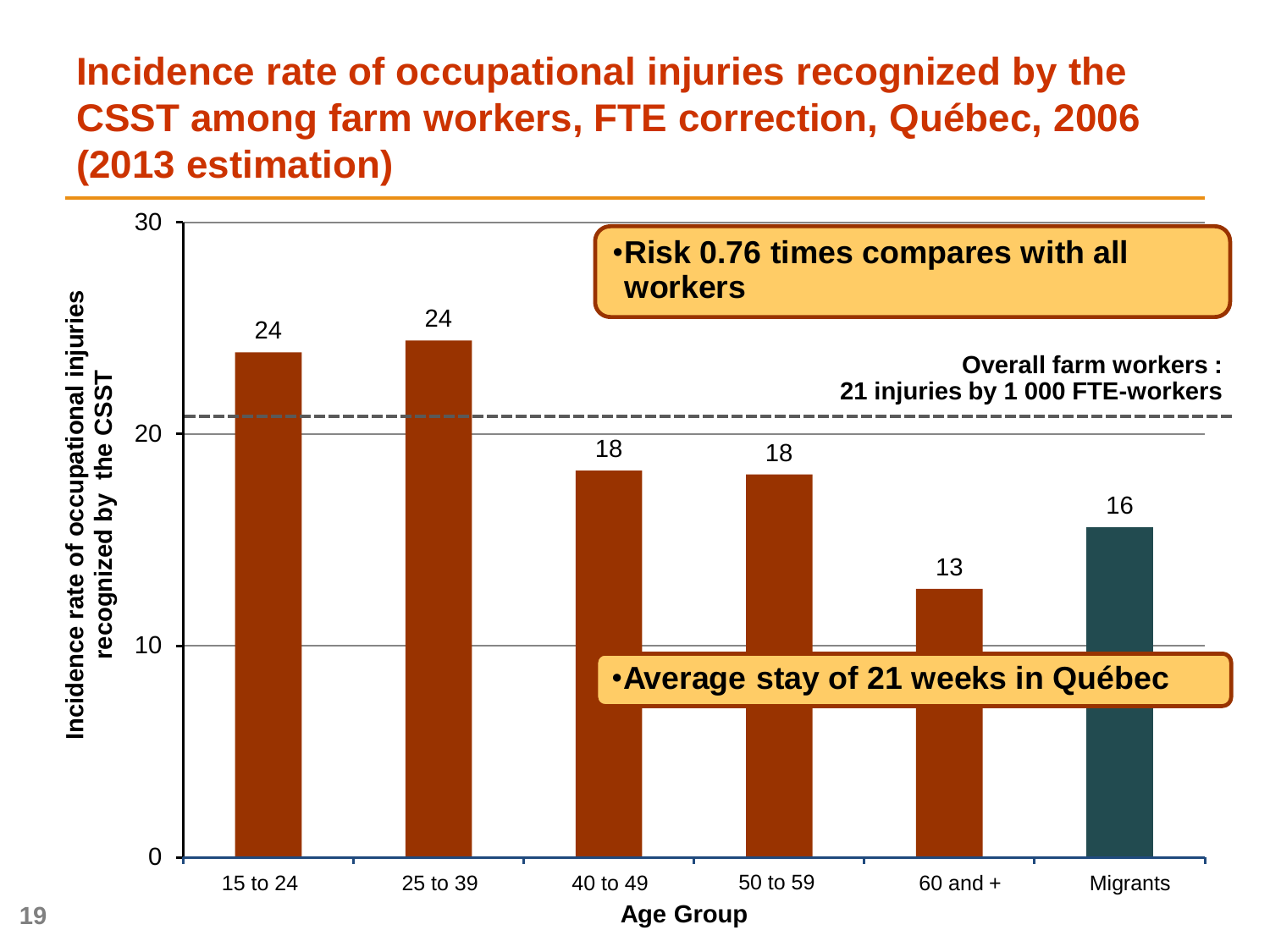# Risk factors

#### **Specific to young workers**

- **Lack of experience**
- **Risk taking**

**Spécifiques aux travailleurs migrants/immigrants**

- **Barrière linguistique**
- **Méconnaissance des droits**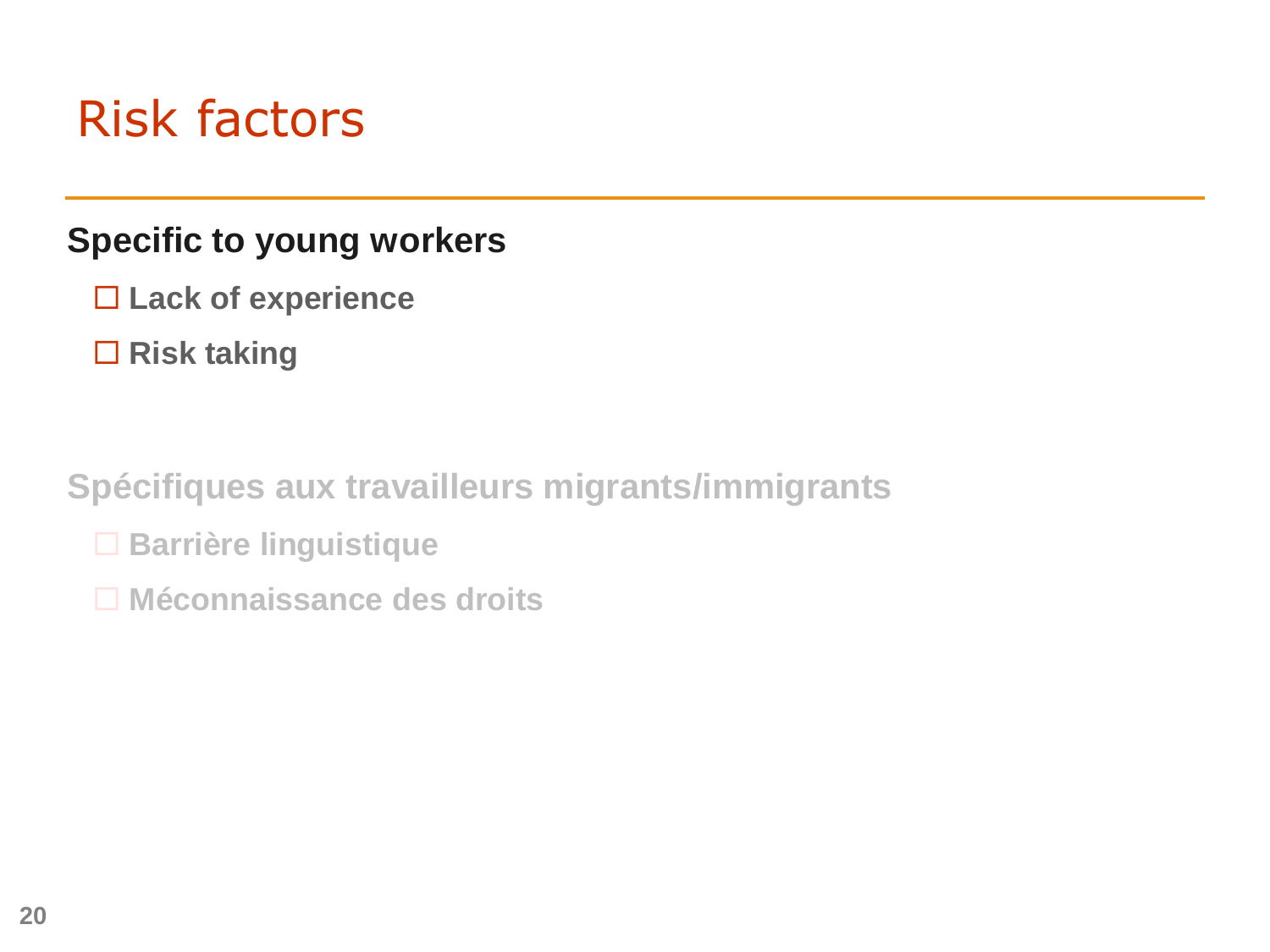# Risk factors

**Spécifiques aux jeunes travailleurs**

- **Manque d'expérience**
- **Prise de risque élevée**

#### **Specific to migrant workers**

- **Language and cultural barriers**
- **Lack of knowledge about their legal rights**
- **Relationship of dependency with respect to employment, and in relation to the employer (high risk taking, under-reporting of injuries)**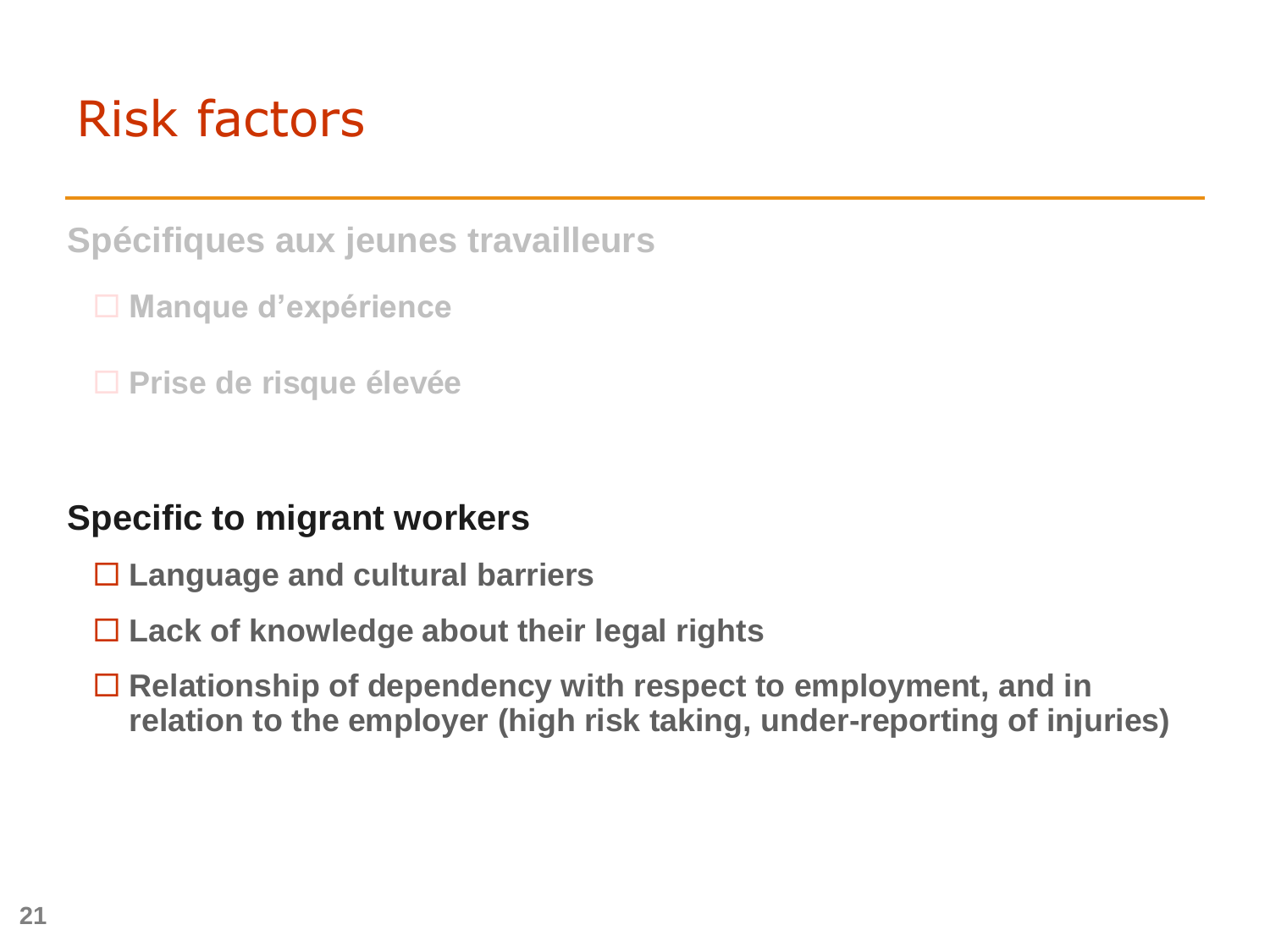# Solutions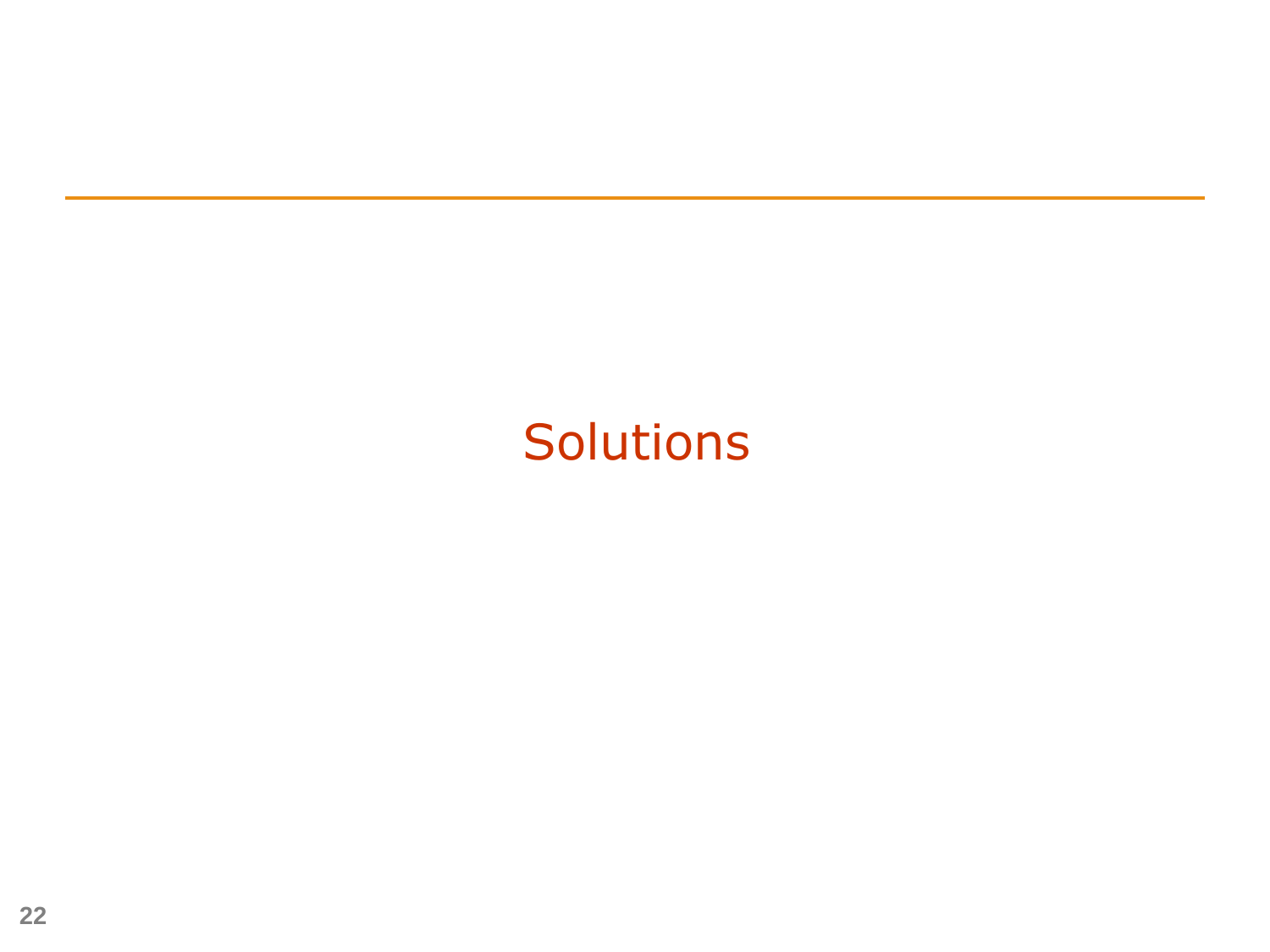# Preventive measures: young workers

- **No evaluations published in the literature. No specific measures identified.**
- **Measures associated with specific mechanisms (tractor and other machinery, falls ...) apply**
- **Vocational training: an opportunity**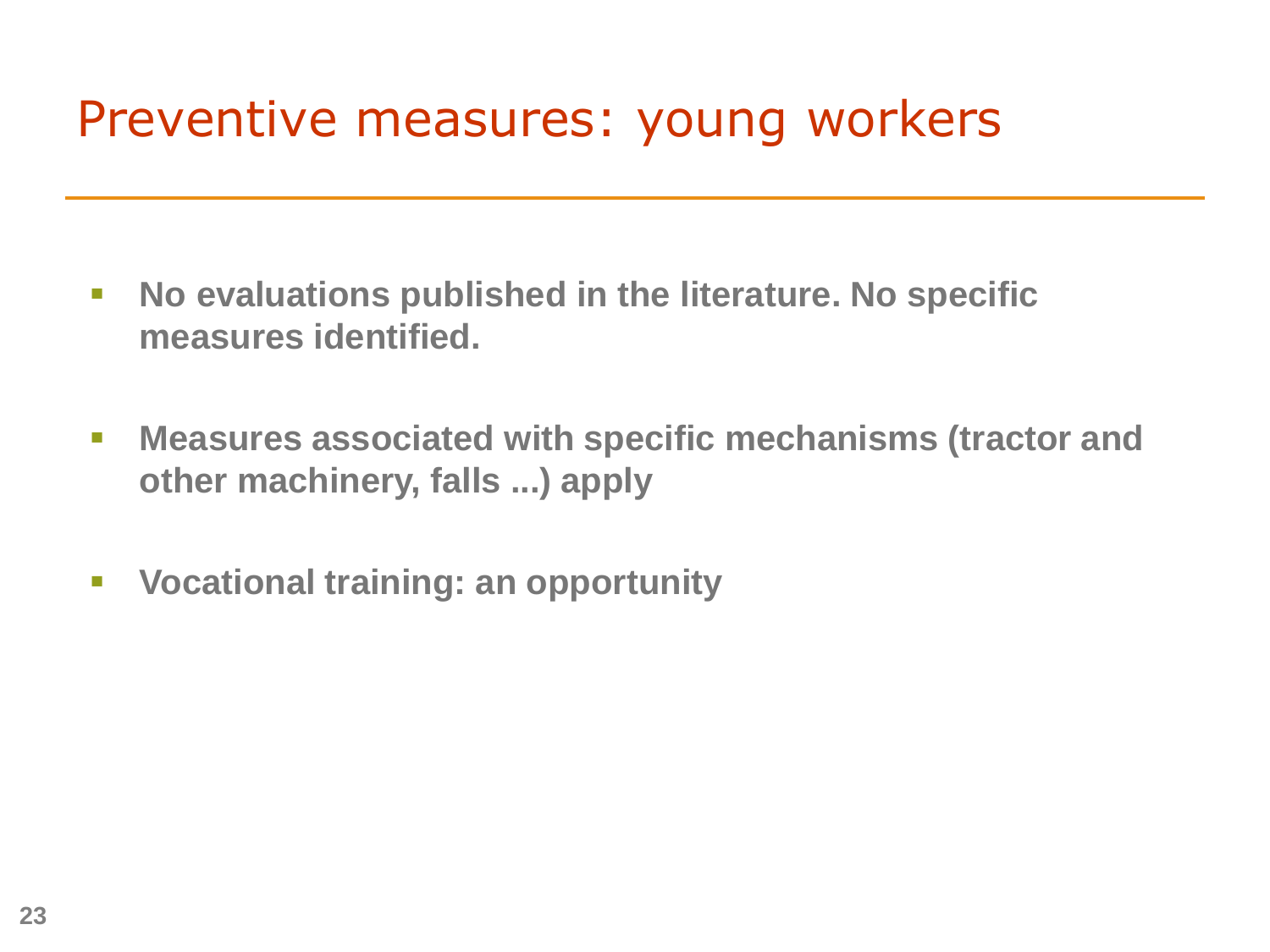# Preventive measures: migrant workers

- **No evaluations published in the literature. No specific measures identified.**
- **Measures associated with specific mechanisms (tractor and other machinery, falls ...) apply**
- **Rights information = promising avenues**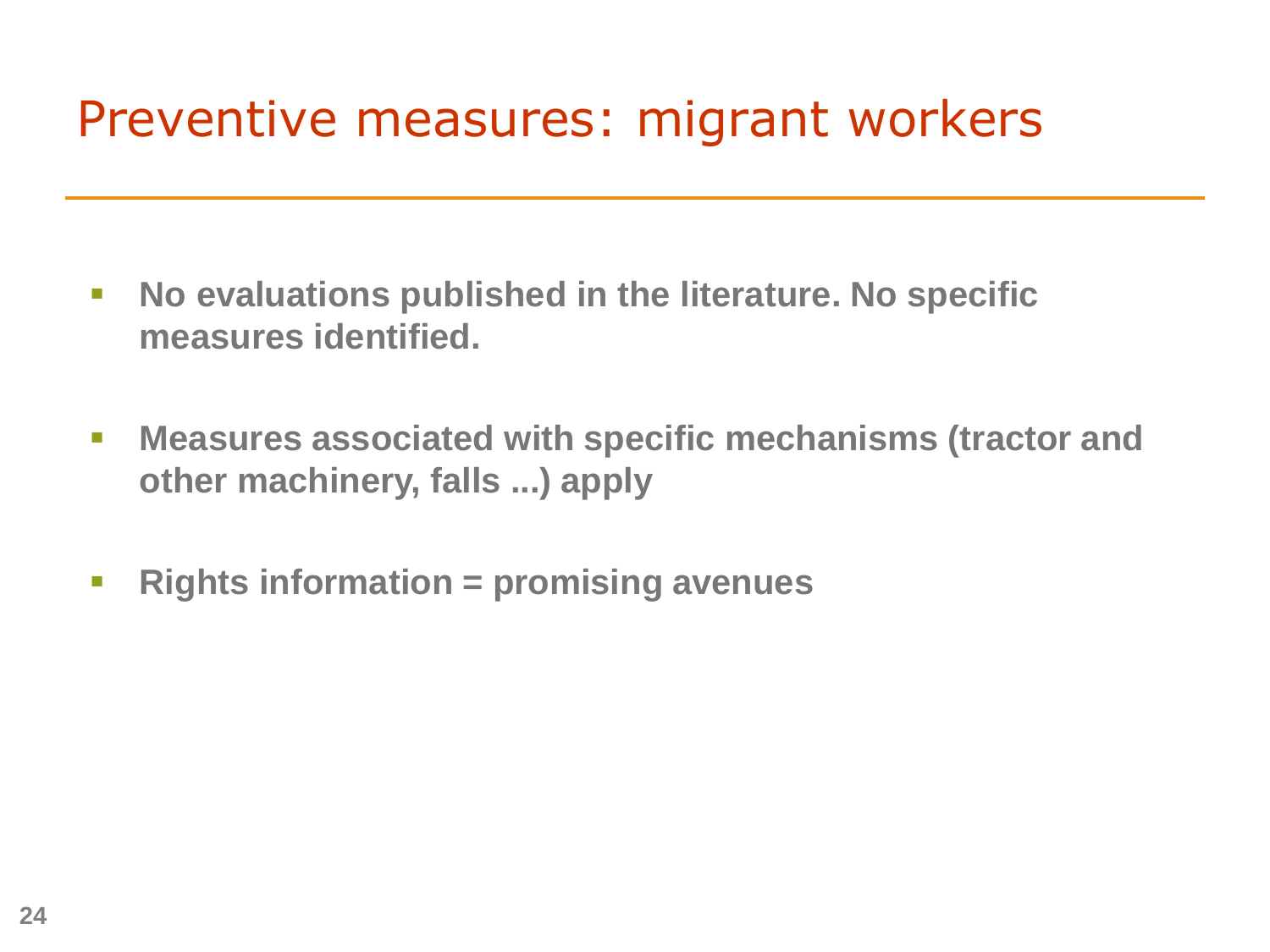# Recommendations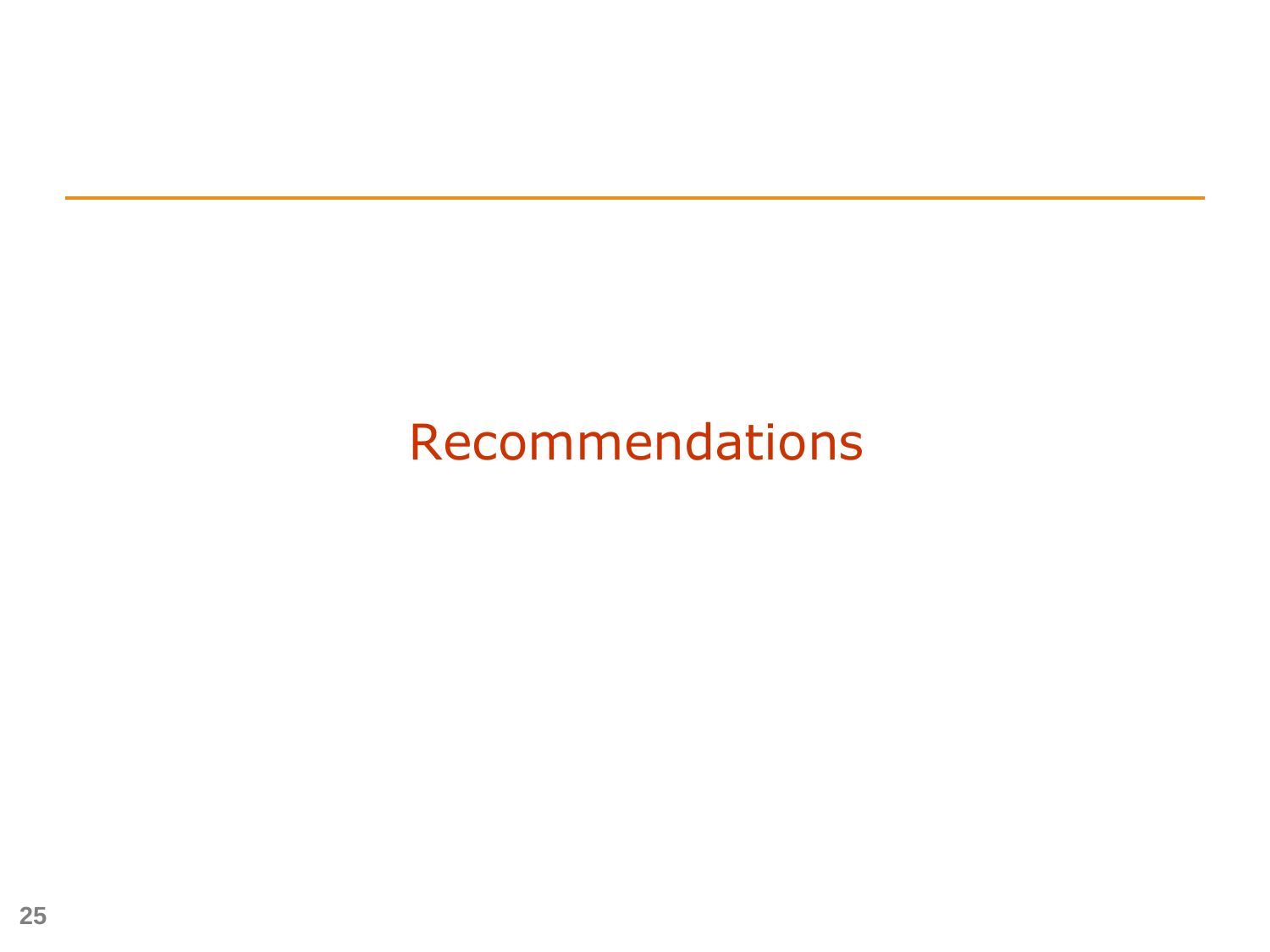## Recommendation 10

 **In the spirit of recommendation 24 in the Pronovost Commission's report (2008) and in cooperation with its partners (UPA, CSSST, FERME, TUAC, AGRIcarrières), the MAPAQ should enhance intake mechanisms for migrant workers and develop tools to help employers fulfil their responsibilities as outlined in section 51 of the Act respecting occupational health and safety**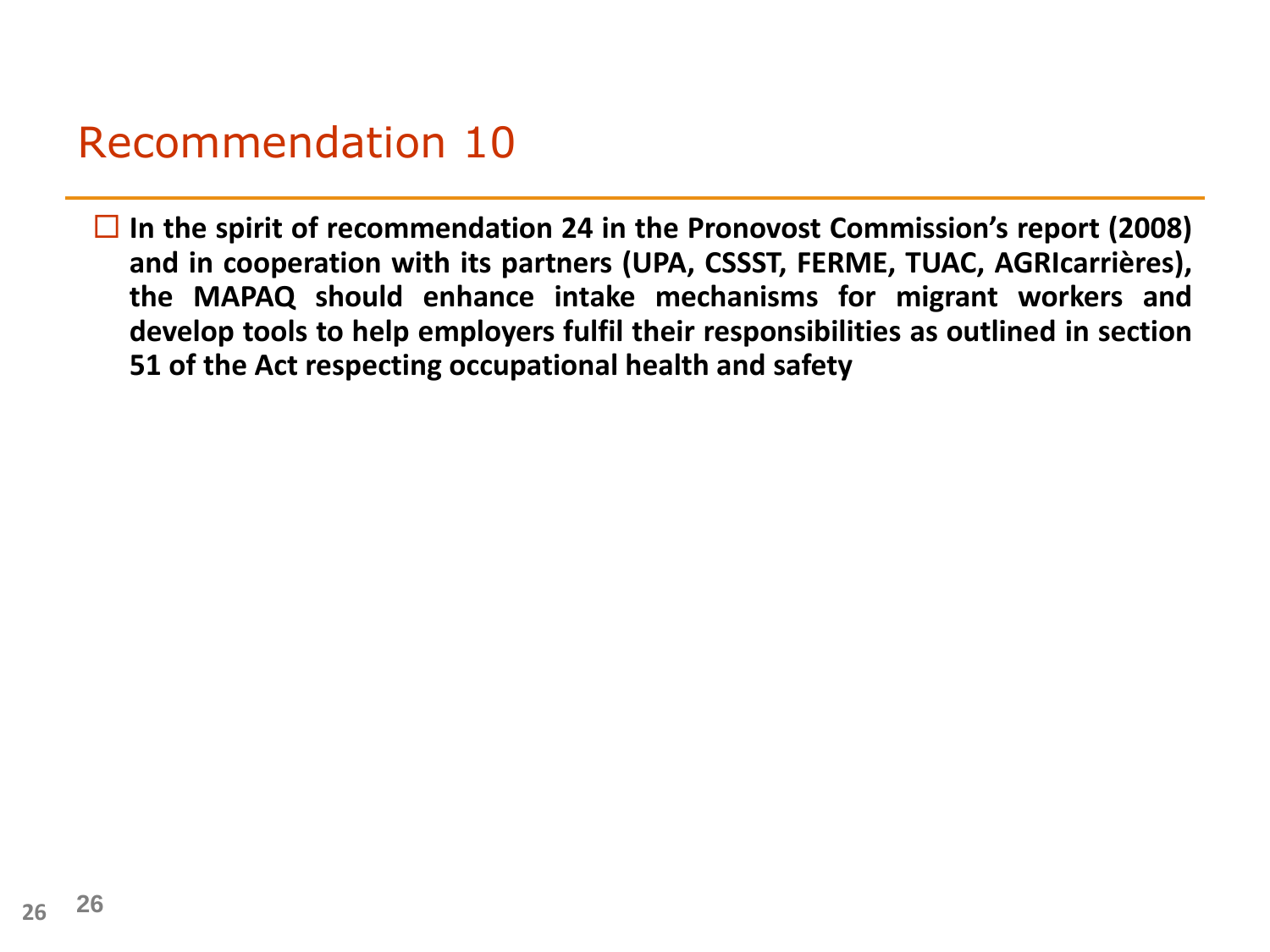### Recommendation 13

 **The MELS and the CSST and their main partners in vocational and technical education (Fédération des Cégeps, vocational training centers, MAPAQ, UPA, AGRIcarrières) should ensure that training programs accord a preponderant place to injury prevention.**

- o **These programs should include a practical component, focus on the the development of safe work practices, propose principles of safe management of work and identify the strengths and limitations of various prevention strategies (elimination at source, administrative measures, limiting the access to dangerous areas, use of protective equipment, etc.).**
- o **These programs should include safety considerations of people who live in, or visit the farm.**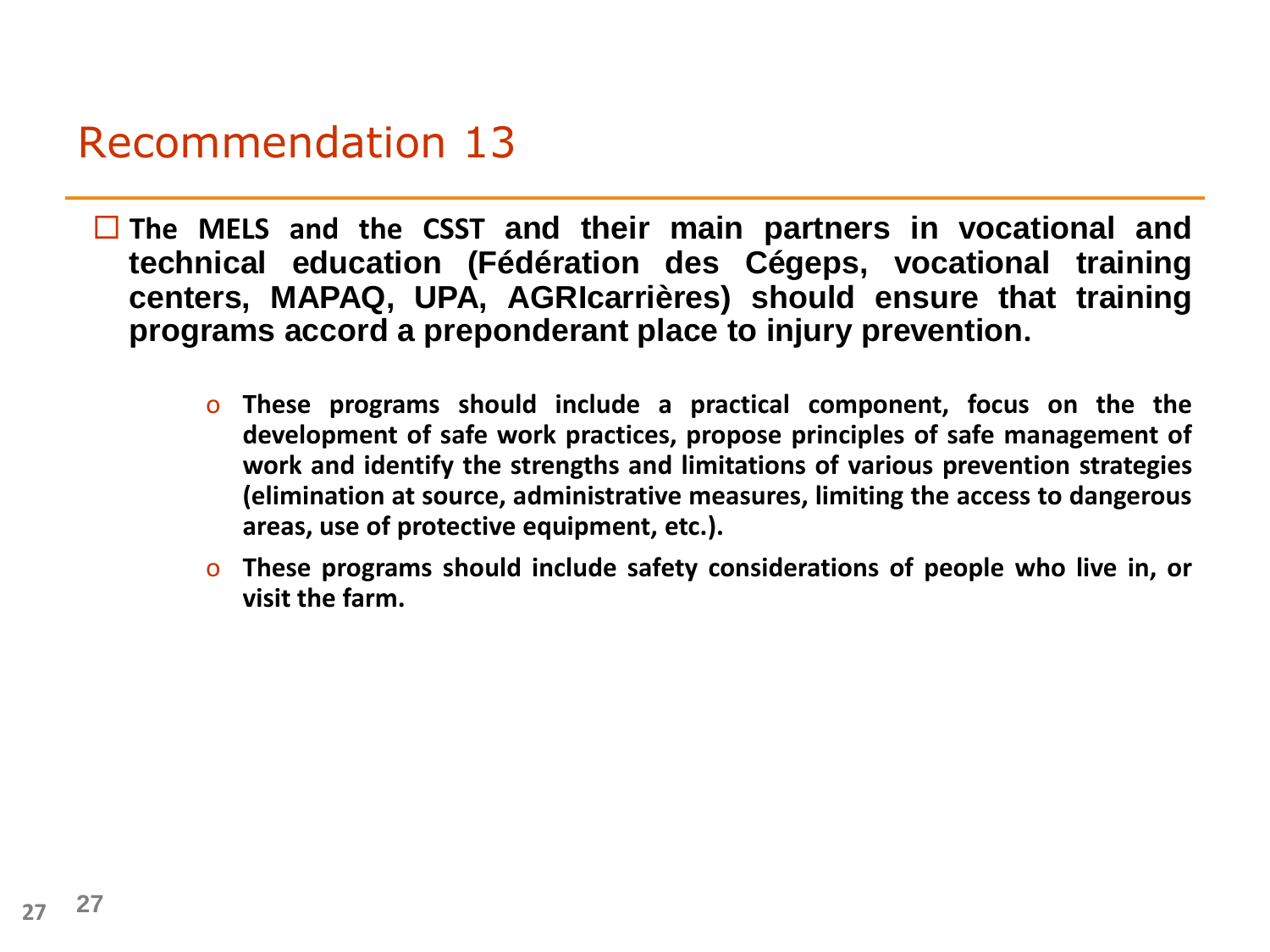## Recommendation 1

 **Develop a farm-injury prevention program for Québec's agricultural industry under the leadership of a government body.**

o **This recommendation include access to better and valid data**